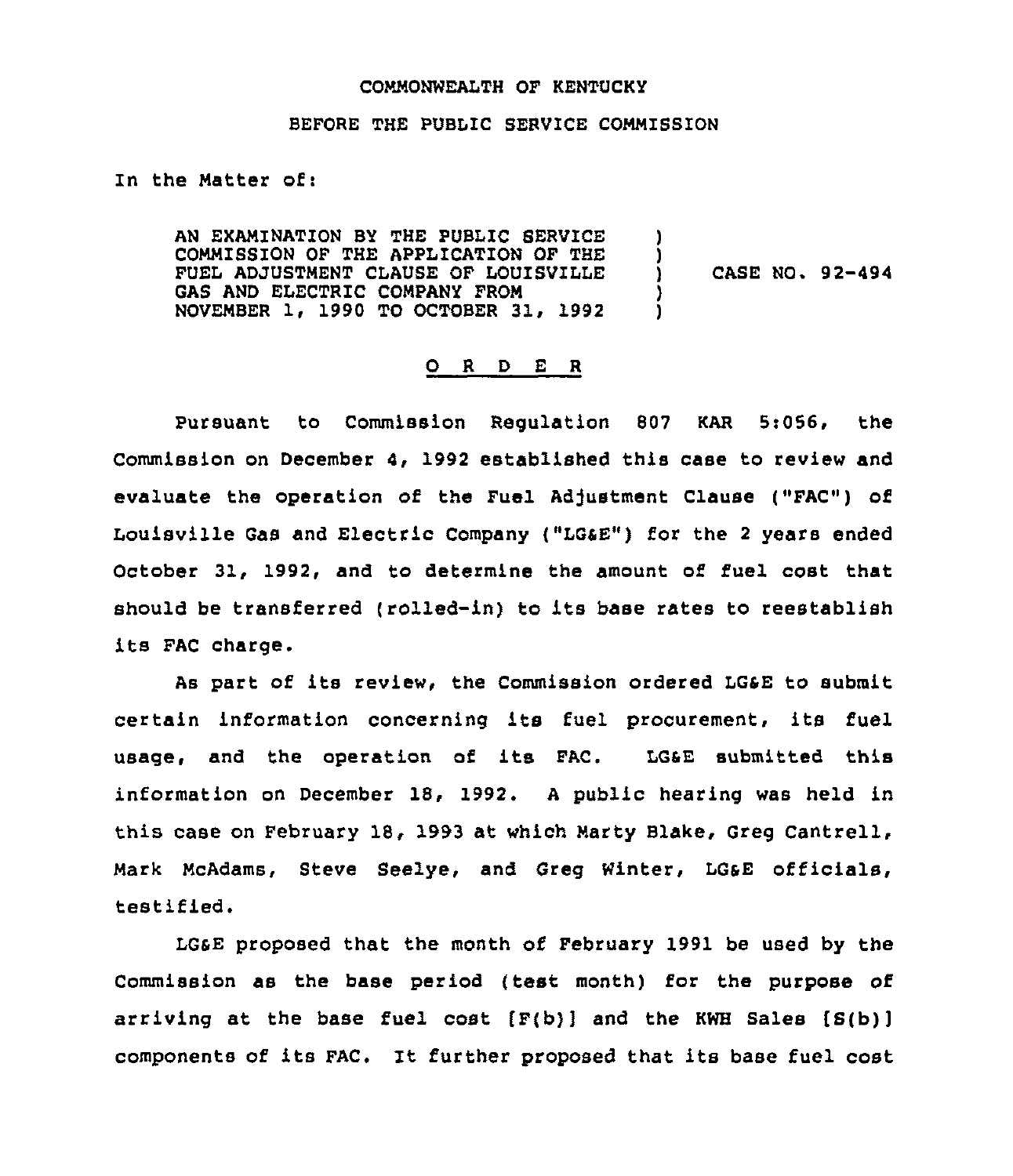be changed to 12.57 mills per KWH, the actual fuel cost for the proposed base period. LGaE's current base fuel coat is 13.19 mills per KWH.

In establishing the appropriate level of base fuel cost to be included in LGaE's rates, the Commission must determine whether the proposed base period fuel cost per KWH is representative of the level of fuel cost currently being experienced by LGaE. The Commission's review of generation mix, generation unit outages, and generation unit availability discloses that the month of February 1991 is a reasonably representative generation month for LGaE, The analysis of LGaE's monthly fuel clause filings showed that the actual fuel cost incurred for the 2-year period in question ranged from a low of 10.44 mills per KWH in November 1991 to a high of 13.40 mills per KWH in December 1990, with an average cost for the period of 11.71 mills per KWH. Based upon this review, the Commission finds that LG&E has complied with Commission Regulation 807 KAR 5:056 and that the proposed base period fuel cost of 12.57 mills per KWH should be approved.

Zn implementing a new base period fuel cost, the Commission recognises that cycle billing creates the potential for underrecovery of fuel costs. LGaE bills its customers on a daily cycle basis. Customers are billed only after service is received. The average LGaE customer has a billing period which straddles <sup>2</sup> calendar months. As a result, the customer's monthly bill is partially for usage in the current calendar month and partially for usage in the prior calendar month. As the change in the base

 $-2-$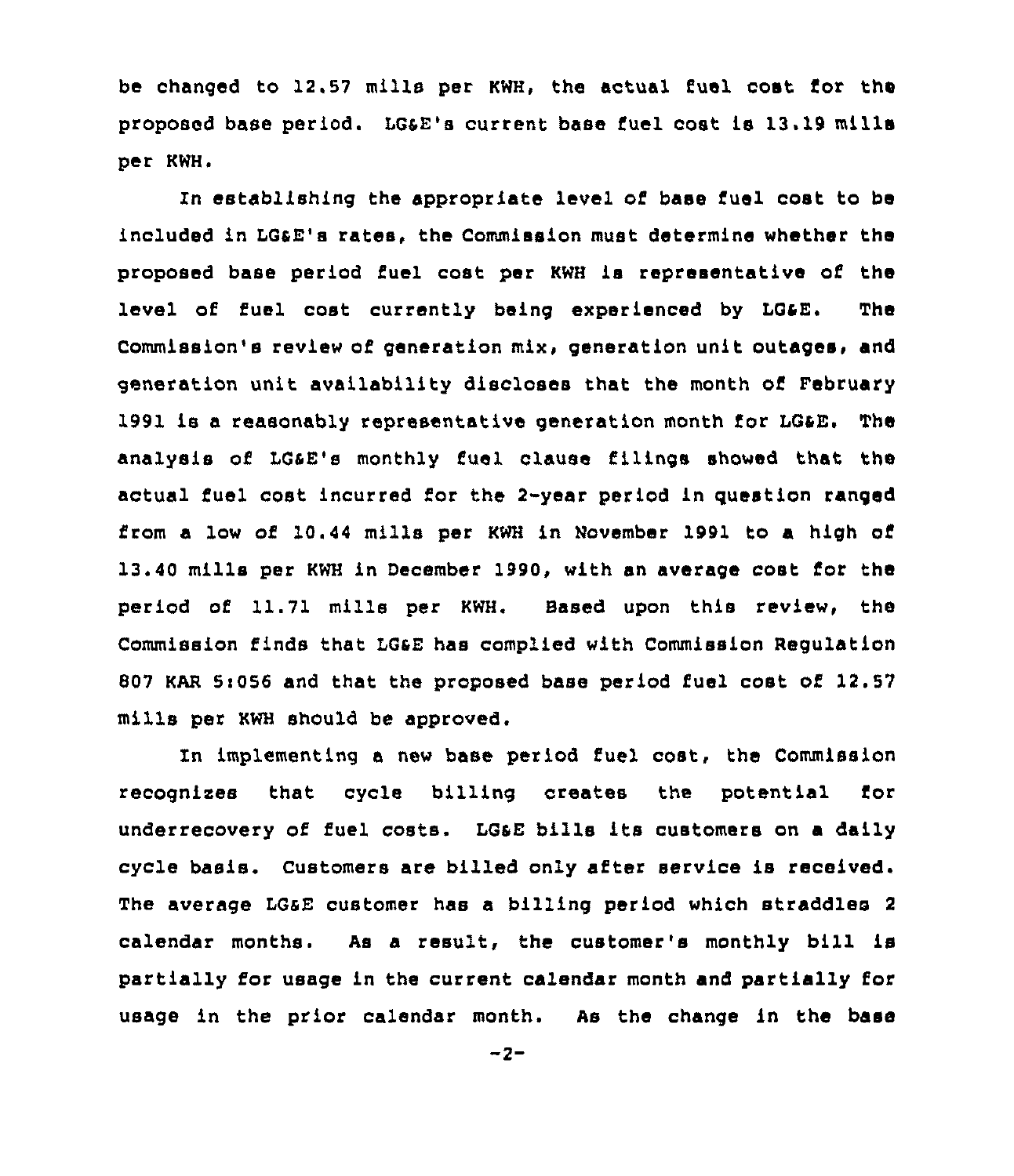period fuel cost will occur during the billing period, not at its beginning, LG&E faces the prospect of assessing its customers a fuel adjustment charge based on an incorrect base period fuel cost for a portion of the billing period.

This problem is compounded by the lag in billing customers for the FAC rate. Each customer incurs a FAC charge with every billing period. Because of the time required to calculate the precise charge for that billing period, however, the charge incurred is not actually billed until two billing periods later.<sup>1</sup>

The Commission has faced this problem in prior cases<sup>2</sup> and has found that, while no precise solution exists, a reasonable solution is to average the base period fuel cost prior to and after roll-in in computing the fuel adjustment charge for the billing period in which the new base period fuel cost (after roll-in) becomes

 $\mathbf{I}$ Consider the following example: The new base period fuel cost is established as 12.57 mills per KWH effective for service rendered on and after July 1, 1993. Assume the actual fuel<br>costs for May and June 1993 are 14.19 and 15.19 mills per KWH, respectively. Since half of May sales are billed in May and the other half is billed in June, the base fuel cost of 13,19<br>mills per KWH would apply to both months. Thus, the applicable fuel adjustment charge for May would be 1.00 mills. per KWH (14.19 - 13.19) and would be recoverable from customers beginning with the first cycle billed in July 1993. The recovery of June fuel costs would not be as easily computed since that half of the sales billed in June would be subject to the old base fuel cost of 13.19 mills per KWH and the other half would be subject to the new base fuel cost of 12.57 mills per KWH.

 $\mathbf{a}$ See, e.g., Case No. 8056, An Examination By The Public Service Louisville Gas And Electric Company Pursuant To 807 KAR 5~056E, Sections 1(11) and (12).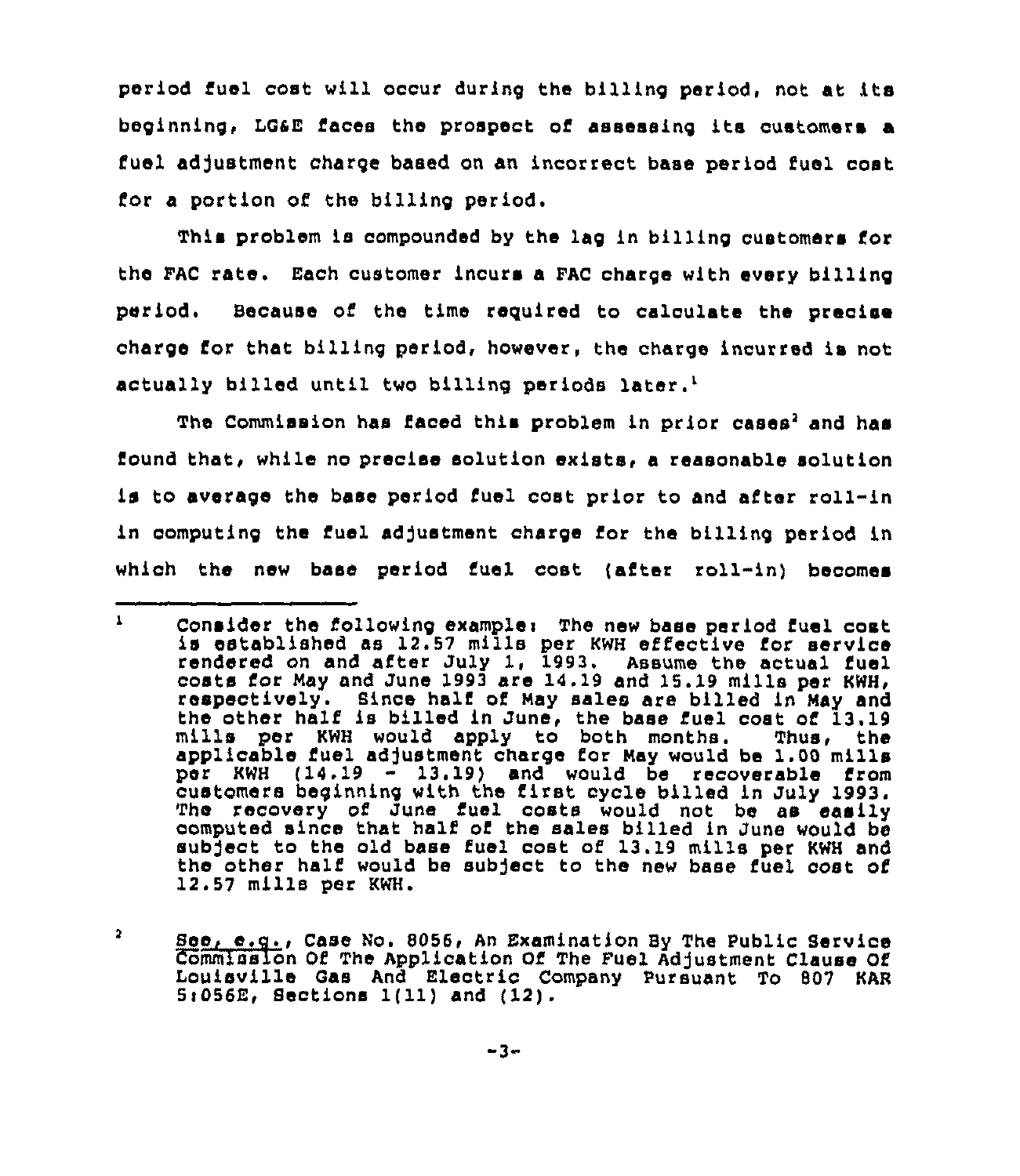effective.<sup>3</sup> The use of this procedure in the case at bar, the commission believes, will eliminate any material impact on LQaE and its customers from the roll-in of the fuel cost to base rates.

The Commission, having considered the evidence of record and being otherwise sufficiently advised, finds that:

1. LQSE has complied with the provisions of <sup>807</sup> KAR 5t056.

2. The test month of February 1991 should be used as LG&E's base period for this review.

3. LGaE's proposed base period fuel cost of 12.57 mills per KWH should be approved.

4. The establishment of a base fuel cost of 12.57 mills per KWH reguires a transfer (roll-in) of <.62> mills per KWH from the FAC rate to LG&E's base rates and can best be accomplished by a uniform decrease in all energy charges.

5. The rates and charges in Appendix A reflect the transfer (roll-in) to base rates of the differential between the current base fuel cost of 13.19 mills per KWH and the proposed fuel cost 12.57 mills per KWH.

 $\mathbf{I}$ Applying this method to the example presented in Note 1, the base fuel cost for June would be the average of the base fuel cost after roll-in of 12.57 mills per KWH and the base fuel cost before roll-in of 13.19, or 12.88. Thus, the fuel adjustment charge for June would be 2.31 mills per KWH (15.19 - 12.88) and would be recovered from the customers beginning with the first cycle billed in August.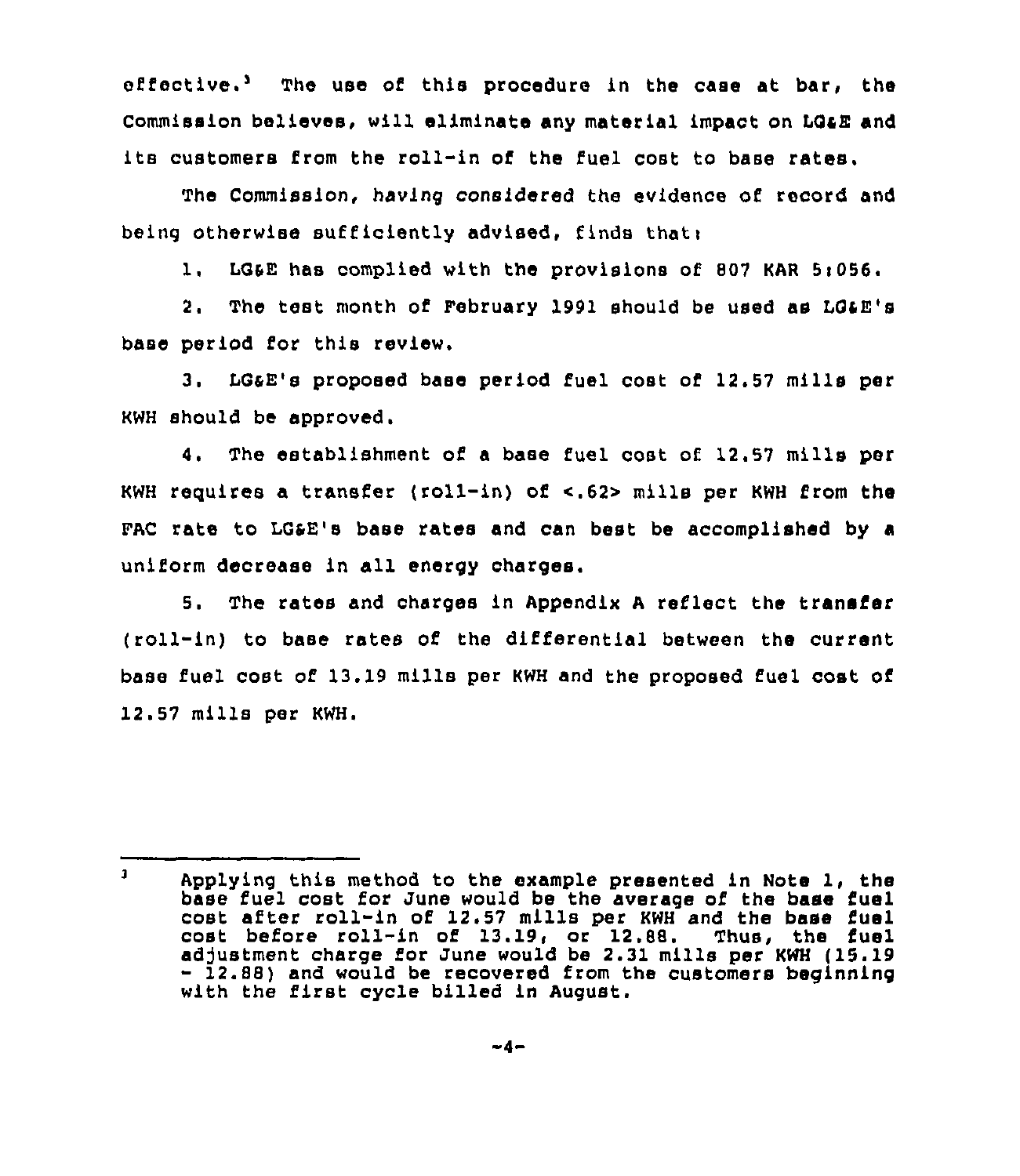6. The rates in Appendix A, attached hereto and incorporated herein, are fair, just and reasonable and should be approved for service rendered on and after July 1, 1993.

7. The FAC rate for May 1993, which will be billed in July 1993, should be computed using the base fuel coat prior to roll-in of 13.19 mills per KWH.

8. The FAC rate for June 1993, which will be billed in August 1993, should be computed using a base fuel cost of 12.88 mills per KWH, the average of the base fuel costs prior to and af ter roll-in.

9. The FAC rate for July 1993 and succeeding months should be computed using the base fuel coat of 12.57 mills per KWH.

IT IS THEREFORE ORDERED that:

1. The charges collected by LG&E through the FAC for the period November 1, 1990 through October 31, 1992 be and they hereby are approved'.

LOaE's proposed base period fuel cost of 12,57 mills per KWH be and it hereby is approved.

3. The rates in Appendix A are fair, just and reasonable and are approved for service rendered on and after July 1, 1993.

4. The current base rate of 13.19 mills per KWH shall be used to compute the FAC rate for Nay 1993.

5, The average base fuel cost of 12.88 mills per KWH shall be used to compute the FAC rate for June 1993.

6. The base fuel cost of 12.57 mills per KWH shall be used to compute the FAC rate for July 1993 and succeeding months.

 $-5-$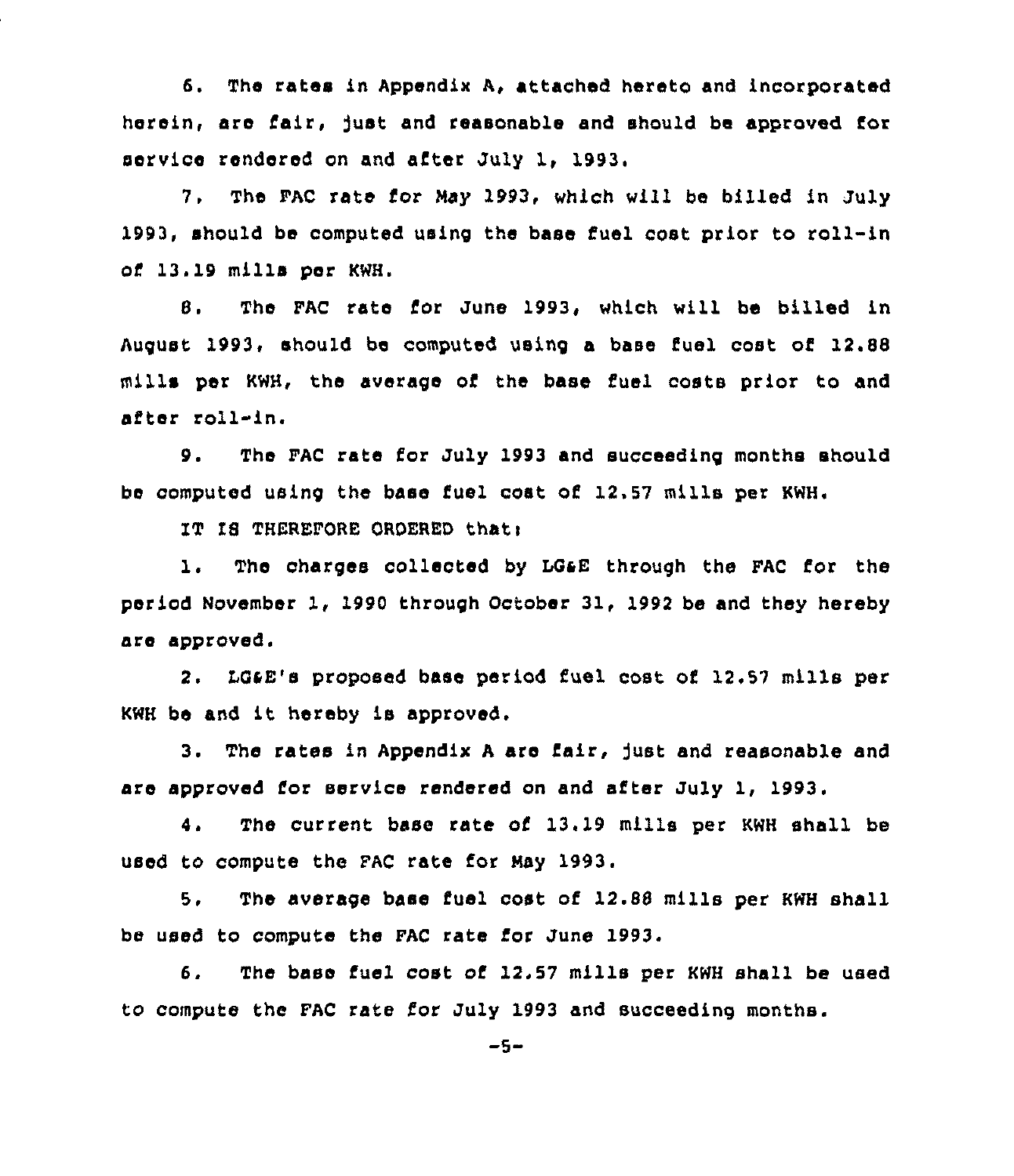7. Within 30 days from the date of this Order, LG&E shall file with this Commission its revised tariff sheets setting out the rates approved herein.

Done at Frankfort, Kentucky, this 5th day of April, 1993.

PUBLIC SERVICE COMMISSION

Vice Chairman

Kohen Mr. Dom

Commis Altone

ATTEST:

Executive Director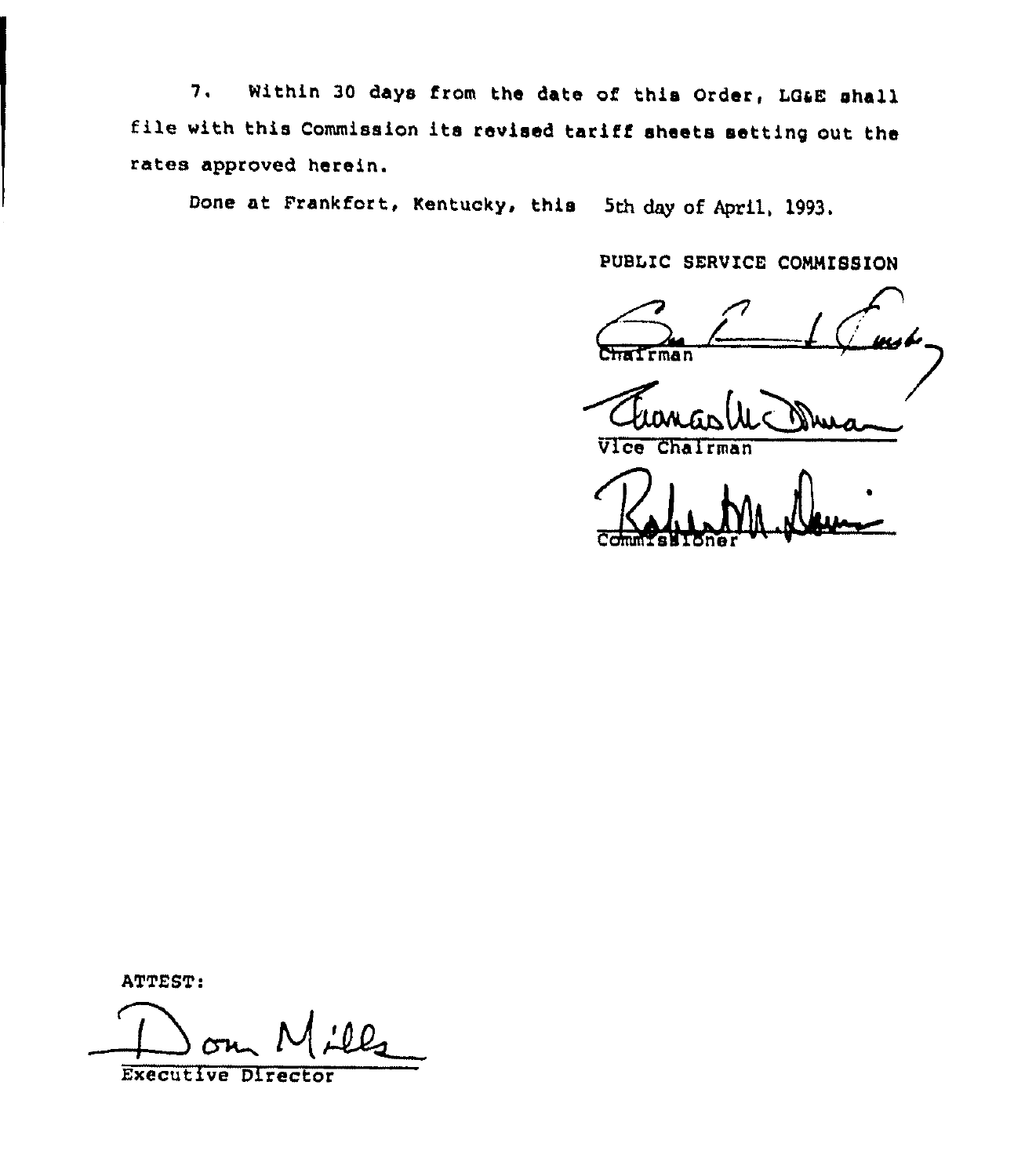#### APPENDIX A

#### APPENDIX TO AN ORDER OF THE KENTUCKY PUBLIC SERVICE COMMISSION IN CASE NO. 92-494 DATED April 5, 1993

The following rates and charges are prescribed for the customers in the area served by Louisville Gas and Electric Company. All other rates and charges not specifically mentioned herein shall remain the same as those in effect under authority of this Commission prior to the effective date of this Order.

#### ELECTRIC SERVICE

#### RESIDENTIAL RATE (RATE SCHEDULE R)

## Rater

| Winter Rate: | (Applicable during 8 monthly billing<br>periods of October through May)    |                                  |  |
|--------------|----------------------------------------------------------------------------|----------------------------------|--|
|              | First 600 kilowatt-hours per month<br>Additional kilowatt-hours per month  | 5.749¢ per KWH<br>4.426¢ per KWH |  |
| Summer Rate: | (Applicable during 4 monthly billing<br>periods of June through September) |                                  |  |
|              | First 600 kilowatt-hours per month                                         | $6.237$ ¢ per KWH                |  |

#### WATER HEATING RATE (RATE SCHEDULE WH)

Additional kilowatt-hours per month 6.411¢ per KWH

## Rate:

4.180¢ per kilowatt-hour

#### GENERAL BERVICE RATE (RATE SCHEDULE GS)

#### Rate:

Winter Rate: (Applicable during 8 monthly billing periods of October through May)

All kilowatt-hours per month 6.160¢ per KWH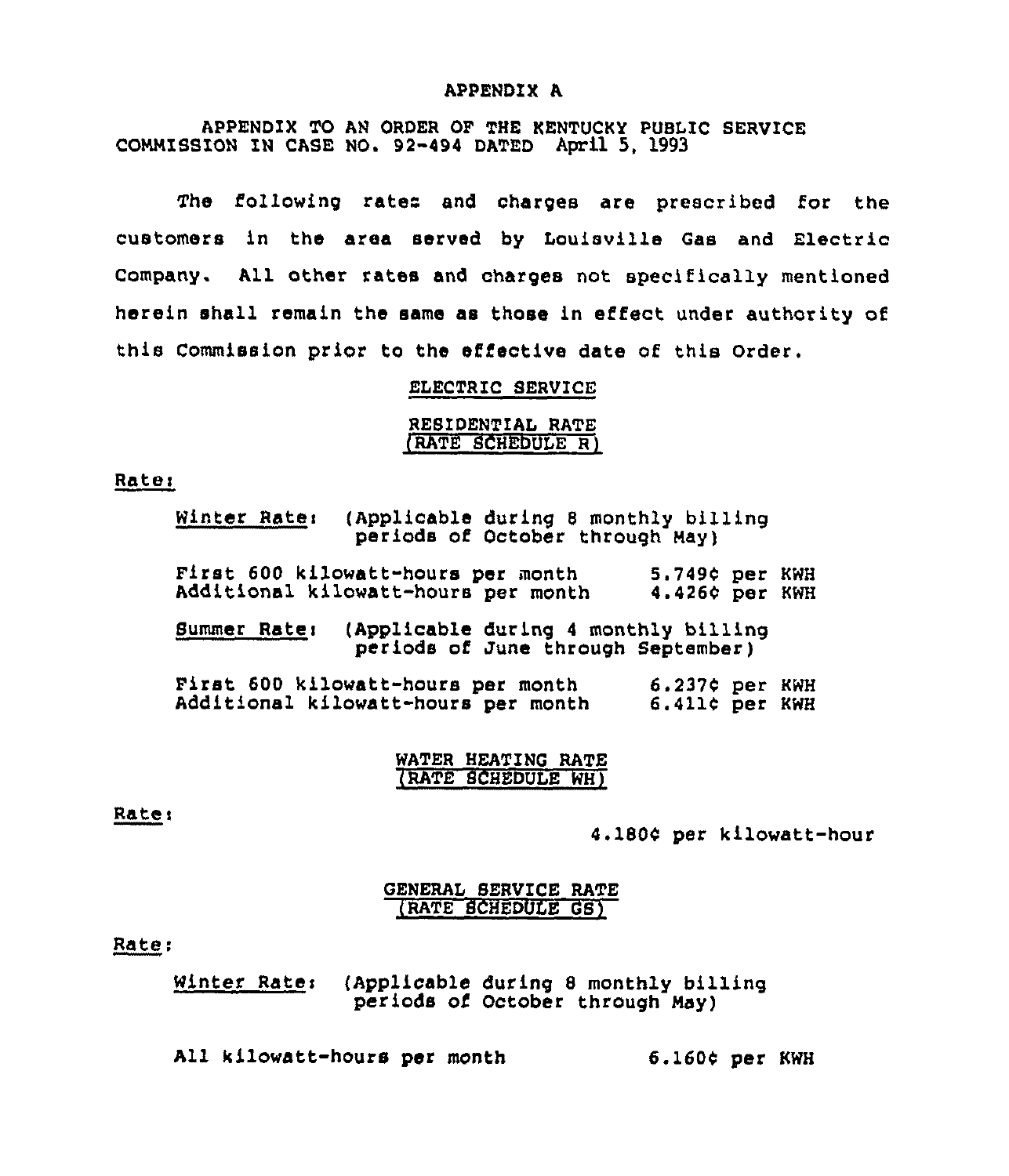Summer Rate: (Applicable during 4 monthly billing periods of June through September)

All kilowatt-hours per month 6.9450 per KWH

#### SPECIAL RATE FOR ELECTRIC SPACE HEATING 8ERVICE RATE 8CHEDULE GS

## Rate:

For all consumption recorded on the separate meter during the heating season the rate shall be 4.4094 per kilowatt-hour.

#### LARGE COMMERCIAL RATE (RATE SCHEDULE LC)

Rate:

Energy Charge:

All kilowatt-hours per month 2.9780 per KWH

#### LARGE COMMERCIAL TIME-OF-DAY RATE

Rate:

Energy Charge:

All kilowatt-hours per month 2.9780 per KWH

#### INDUSTRIAL POWER (RATE SCHEDULE I P)

Rate:

Enerqy Charqe:

All kilowatt-hours per month 2.5580 per KWH

## INDUSTRIAL POWER TIME-OF-DAY RATE (RATE SCHEDULE LP-TOD)

#### Rate:

Energy Charge:

2.5500 per KWH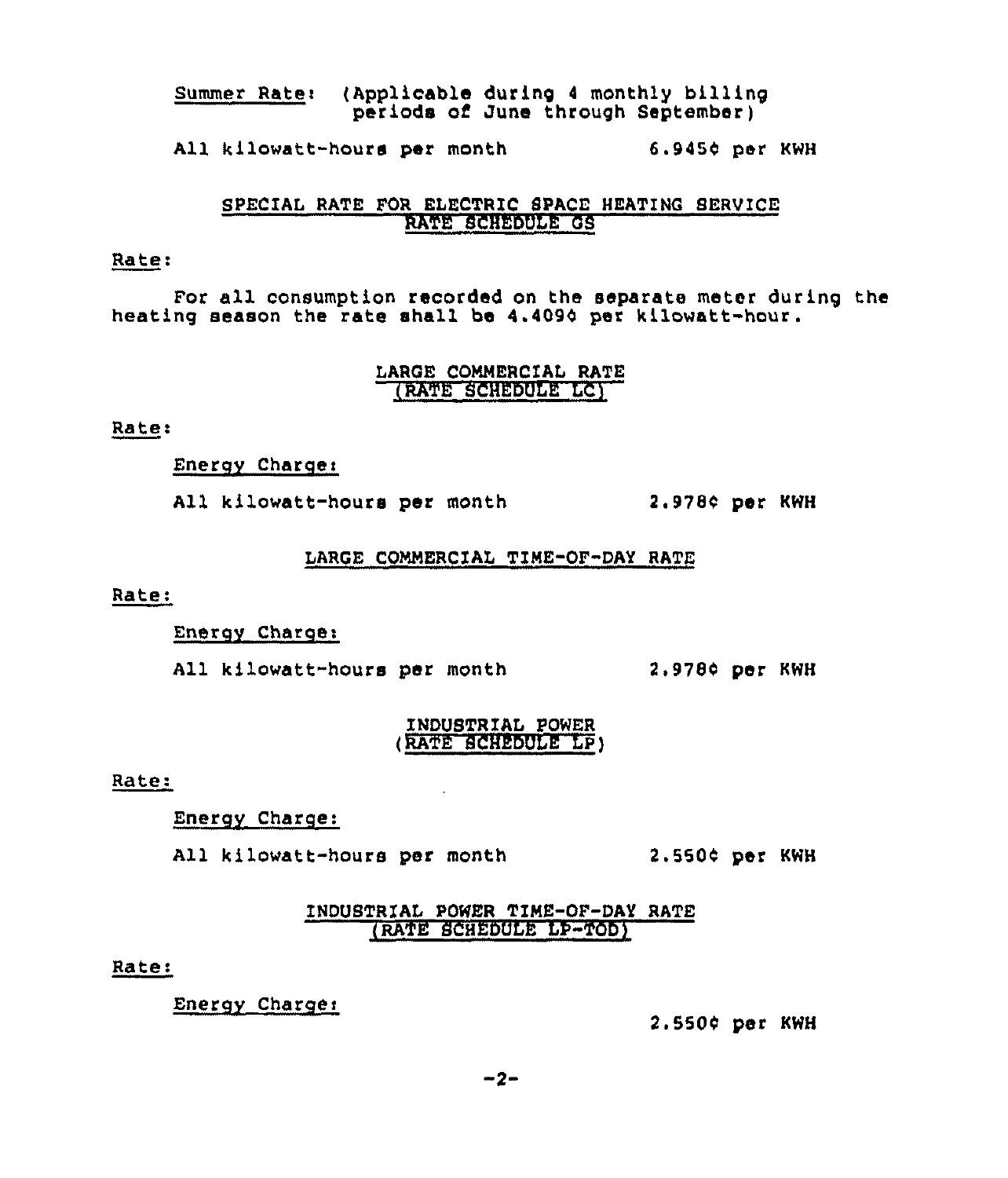# OUTDOOR LIGHTING SERVICE (RATE SCHEDULE OL)

Rates:

# RATE PER MONTH PER UNIT

## **OVERHEAD SERVICE**

TYPE OF UNIT

|                            |                                                                                         | Installed<br>Prior to | Installed<br>After                |
|----------------------------|-----------------------------------------------------------------------------------------|-----------------------|-----------------------------------|
| Mercury Vapor              |                                                                                         |                       | January 1, 1991 December 31, 1990 |
| 100 Watt                   |                                                                                         | \$6.86                | $$ -0-$                           |
| 175 Watt                   |                                                                                         | 7.73                  |                                   |
| <b>250 Watt</b>            |                                                                                         | 8.73                  | $9.12$<br>10.16                   |
| 400 Watt                   |                                                                                         | 10.55                 | 12.11                             |
| 1000 Watt                  |                                                                                         | 19.11                 | 21.71                             |
| High Pressure Sodium Vapor |                                                                                         |                       |                                   |
| 100 Watt                   |                                                                                         | \$7.62                | S 7.62                            |
| 150 Watt                   |                                                                                         | 9.74                  | 9.74                              |
| <b>250 Watt</b>            |                                                                                         | 11.46                 | 11.46                             |
| 400 Watt                   |                                                                                         | 12.02                 | 12.02                             |
| 1000 Watt                  |                                                                                         | — 0—                  | 28.48                             |
| UNDERGROUND SERVICE        |                                                                                         |                       |                                   |
| Mercury Vapor              |                                                                                         |                       |                                   |
|                            | 100 Watt - Top Mounted \$12.01                                                          |                       | \$12.74                           |
|                            | 175 Watt - Top Mounted 12.74                                                            |                       | 13.70                             |
| High Pressure Sodium Vapor |                                                                                         |                       |                                   |
|                            | 70 Watt - Top Mounted<br>100 Watt - Top Mounted<br>150 Watt - Top Mounted - 0-<br>19.25 |                       | \$10.70                           |
|                            |                                                                                         |                       | 14.13                             |
|                            |                                                                                         |                       | 17.12                             |
|                            |                                                                                         |                       | 19.25                             |
| $250$ Watt                 |                                                                                         | 22.03                 | 22.03                             |
| 400 Watt                   |                                                                                         | 24.17                 | 24.17                             |
| <b>1000 Watt</b>           |                                                                                         | $-0-$                 | 54.36                             |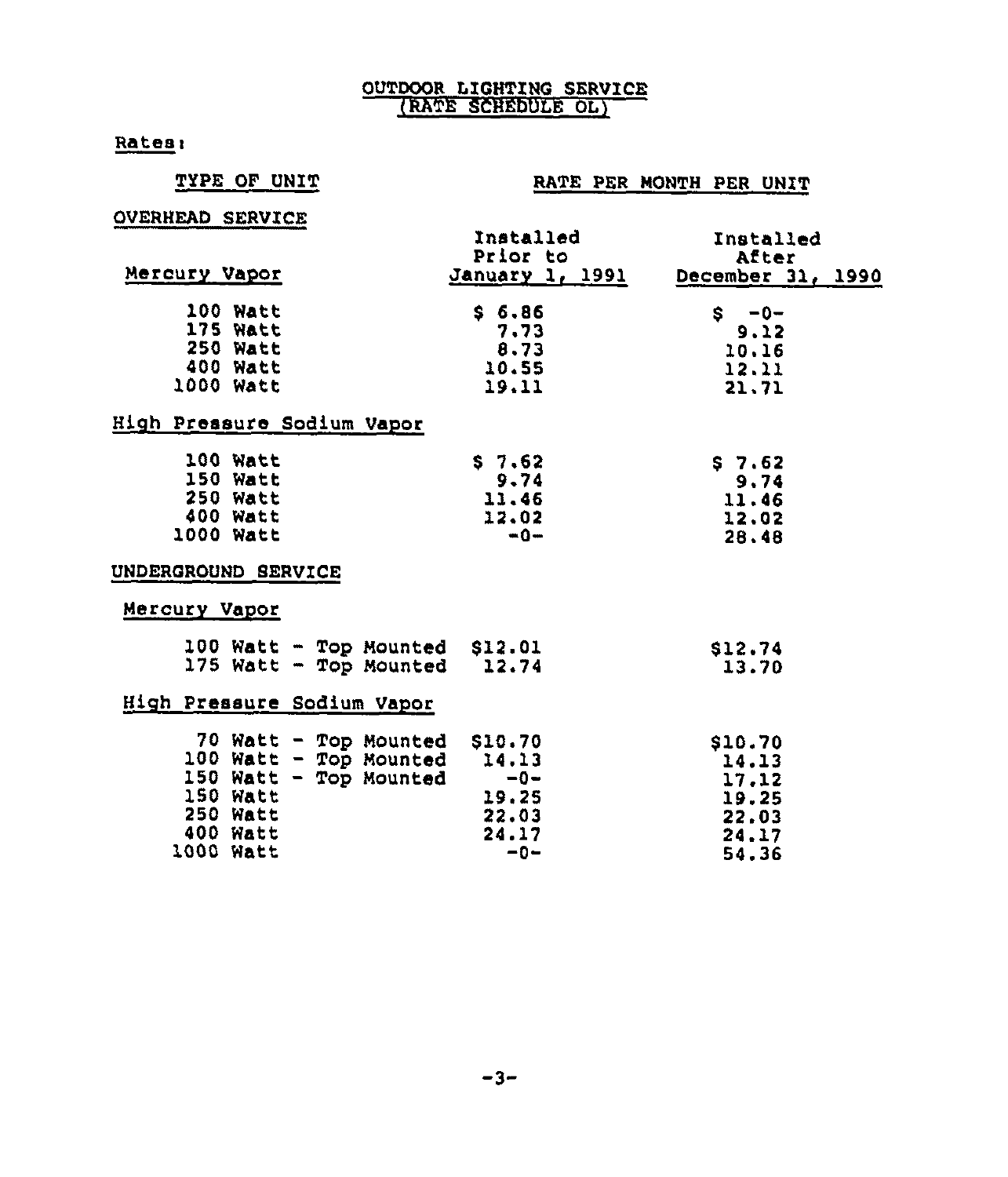## PUBLIC STREET LIGHTING SERVICE (RATE SCHEDULE PSL}

# Rates:

## TYPE OF UNIT

## RATE PER MONTH PER UNIT

| <b>OVERHEAD SERVICE</b> |  |  |
|-------------------------|--|--|
|                         |  |  |

|                            |                                                                                             | Installed                                              | Installed<br>Prior to<br><b>January 1, 1991</b> December 31, 1990 |
|----------------------------|---------------------------------------------------------------------------------------------|--------------------------------------------------------|-------------------------------------------------------------------|
| Mercury Vapor              |                                                                                             |                                                        |                                                                   |
| 100 Watt                   |                                                                                             | \$6.16                                                 | $$ -0 -$<br>8.94<br>9.99                                          |
|                            |                                                                                             |                                                        |                                                                   |
|                            |                                                                                             |                                                        |                                                                   |
|                            | 175 Watt<br>250 Watt<br>400 Watt 8.13<br>400 Watt (Underground Pole) 14.07                  |                                                        | 11.94                                                             |
|                            |                                                                                             |                                                        | $-0-$                                                             |
| 1000 Watt                  |                                                                                             | 17.80                                                  | 21.46                                                             |
| High Pressure Sodium Vapor |                                                                                             |                                                        |                                                                   |
| 100 Watt                   |                                                                                             | \$7.37                                                 |                                                                   |
| 150 Watt                   |                                                                                             | 8.80                                                   | $$7.37$<br>8.80                                                   |
| <b>250 Watt</b>            |                                                                                             | 10.50                                                  | 10.50                                                             |
| <b>400 Watt</b>            |                                                                                             | 10.84                                                  | 10.84                                                             |
| 1000 Watt                  |                                                                                             | $-0-$                                                  | 24.64                                                             |
| UNDERGROUND SERVICE        |                                                                                             |                                                        |                                                                   |
| Mercury Vapor              |                                                                                             |                                                        |                                                                   |
|                            | 100 Watt - Top Mounted \$10.11<br>175 Watt - Top Mounted 11.02                              |                                                        | \$12.48                                                           |
|                            |                                                                                             |                                                        | $13.52$<br>21.36                                                  |
| 175 Watt                   |                                                                                             | $\begin{array}{c} 11.02 \\ 15.00 \\ 15.98 \end{array}$ |                                                                   |
| <b>250 Watt</b>            |                                                                                             |                                                        | 22.41                                                             |
| <b>400 Watt</b>            |                                                                                             | 18.73                                                  | 24.36                                                             |
|                            | 400 Watt on State of KY Pole 10.96                                                          |                                                        | $-0-$                                                             |
| High Pressure Sodium Vapor |                                                                                             |                                                        |                                                                   |
|                            | 70 Watt - Top Mounted \$10.70<br>100 Watt - Top Mounted 11.10<br>150 Watt - Top Mounted -0- |                                                        | \$10.70                                                           |
|                            |                                                                                             |                                                        | 11.10                                                             |
|                            |                                                                                             |                                                        | 16.42                                                             |
| 150 Watt                   |                                                                                             | 19.24                                                  | 19.24                                                             |
| <b>250 Watt</b>            |                                                                                             | 20.35                                                  | 20.35                                                             |
|                            | 250 Watt on State of KY Pole 10.31                                                          |                                                        |                                                                   |
| 400 Watt                   |                                                                                             | 21.71                                                  | $-0-$<br>21.71                                                    |
| 1000 Watt                  |                                                                                             | $-0-$                                                  | 50.52                                                             |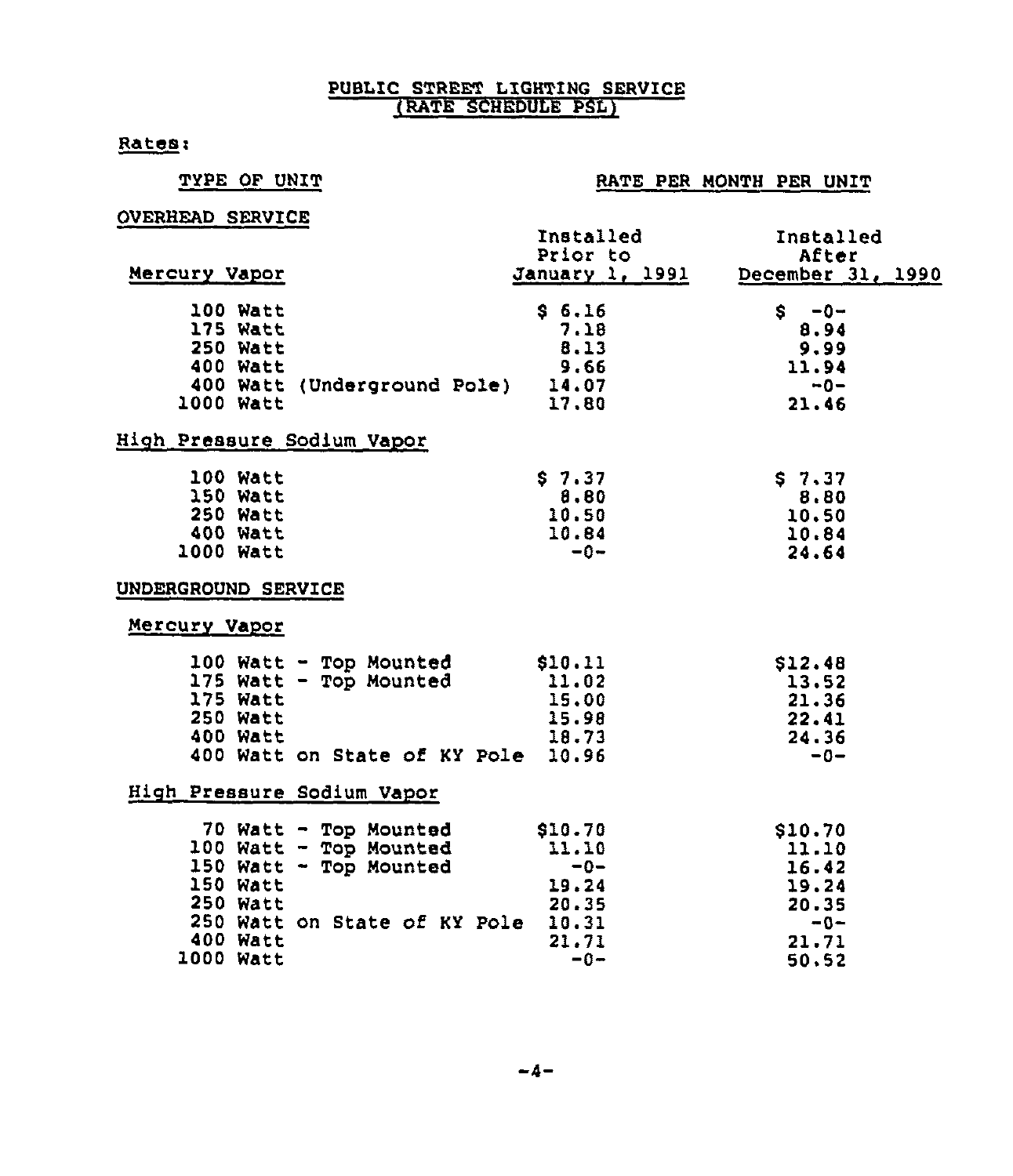Incandescent

| 6000 Lumen<br>10.76 | 1500 Lumen | \$8.25 |  | --0∽<br>-0− |
|---------------------|------------|--------|--|-------------|
|---------------------|------------|--------|--|-------------|

STREET LIGHTING ENERGY RATE (RATE SCHEDULE SLE)

Rate:

3.812C per kilowatt-hour

TRAFFIC LIGHTING ENERGY RATE (RATE SCHEDULE TLE)

Ratet

4.826¢ per kilowatt-hour

SPECIAL CONTRACT FOR ELECTRIC SERVICE CARBIDE SPECIAL CONTRACT

Energv Charge

All KWH

1.782C per KWH

SPECIAL CONTRACT FOR ELECTRIC SERVICE E. I. DUPONT DE NEMOURS SPECIAL CONTRACT

### Energy Charge

All KWH

1.850¢ per KWH

SPECIAL CONTRACT FOR ELECTRIC SERVICE FORT KNOX SPECIAL CONTRACT

#### EnergV Charge

All KWH

2.444C per KWH